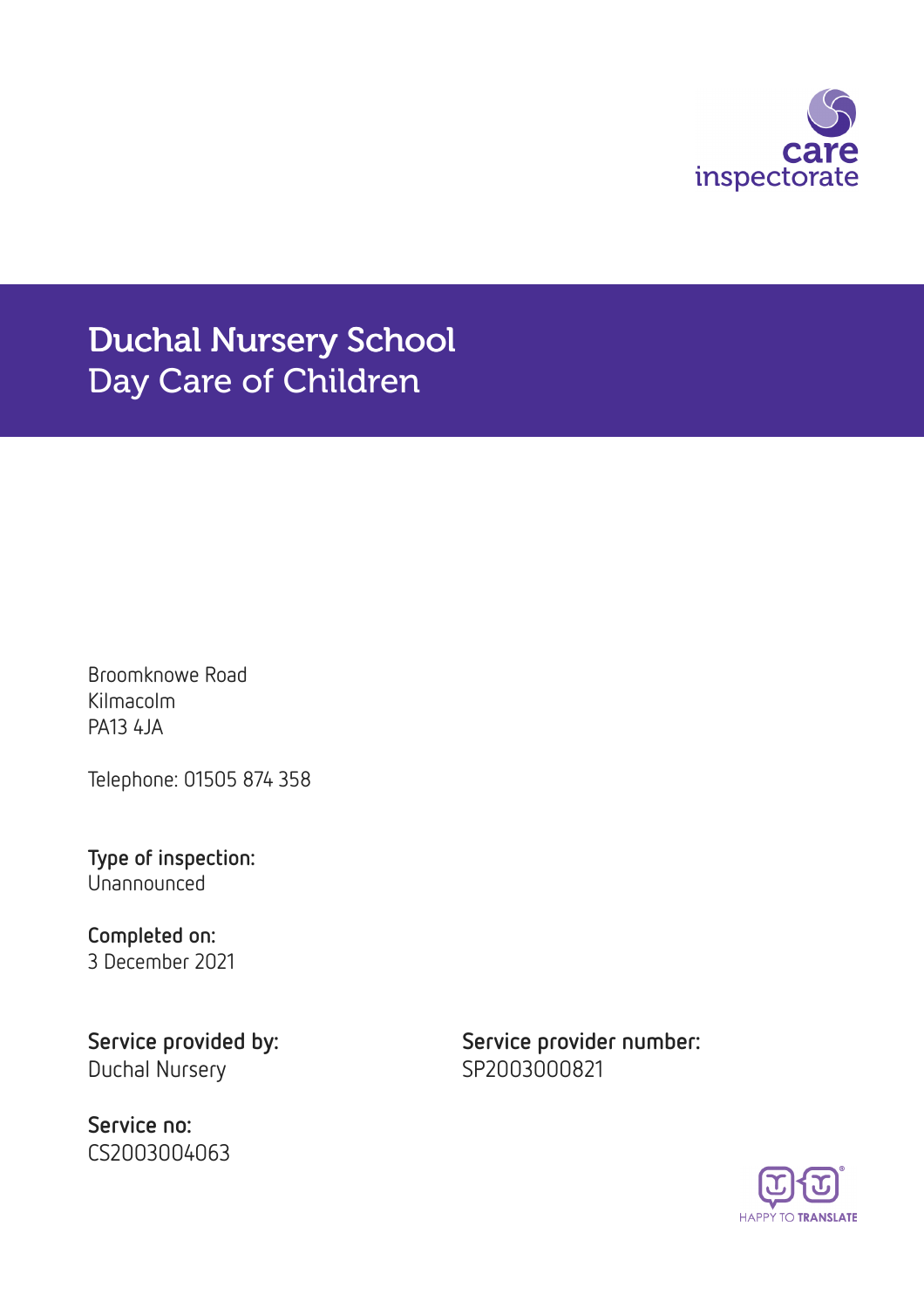## **About the service**

Duchal Nursery School has been registered with the Care Inspectorate since 1 April 2002 and is a parents' run cooperative with charitable status. The nursery has a board of directors and a voluntary management committee made up of parents. The service is situated within the village of Kilmalcom, Inverclyde and is registered to provide a care service to a maximum of 4 children aged from 2 years 9 months to 3 years and 22 children from 3 years to not yet attending primary school. The service will operate throughout the year, term time only.

We check services are meeting the principles of Getting It Right For Every Child (also known as GIRFEC). Set up by Scottish Government, GIRFEC is a national approach to working in a consistent way with all children and young people. It is underpinned by the principles of prevention and early intervention. The approach helps services focus on what makes a positive difference for children and young people - and what they can do to improve. GIRFEC is being woven into all policy, practice, strategy, and legislation that affect children, young people and their families.

There are eight wellbeing indicators at the heart of GIRFEC. They are: Safe; Healthy; Achieving; Nurtured; Active; Respected; Responsible; and Included. They are often referred to as the SHANARRI indicators. We use these indicators at inspection, to assess how services are making a positive difference for children.

As part of this inspection, we took into consideration Key Question 5 - Operating an early learning and childcare setting (including out of school care and childminders) during Covid-19 with a specific focus on Quality indicator 5.2: Infection prevention and control practices support a safe environment for children and staff. We will report on the overall performance of this indicator in Theme 1 Quality Care and Support.

We compiled this report following an unannounced inspection carried out by two early learning and childcare inspectors.

## **What people told us**

We contacted parents of children who attended the nursery class and received feedback from 13 through electronic questionnaires. All parents were very happy with the nursery school and the care their child received, comments included:

'Duchal is unlike any other nursery the staff put in so much thought and effort into their day they are 100% there in the moment with them. They are welcomed at the door with great enthusiasm each morning making them feel special and wanted as individuals and equals.'

'I couldn't wish for a nicer environment for my daughter to attend as part of her early learning experience, she loves the teachers and has asked me if she can stay on longer at nursery. Duchal is such a special nursery with a magical feel to it, I will be sad when my daughter leaves to attend school.'

'Fantastic feedback from school. Verbal daily reports at pick up and drop offs, 2-3 weekly picture feedback via online diary and social media page.'

'Very well informed about Duchal nursery class. Learning journals are uploaded twice weekly and teachers always take time to discuss any issues that may have occurred throughout the day at pick up or drop off.'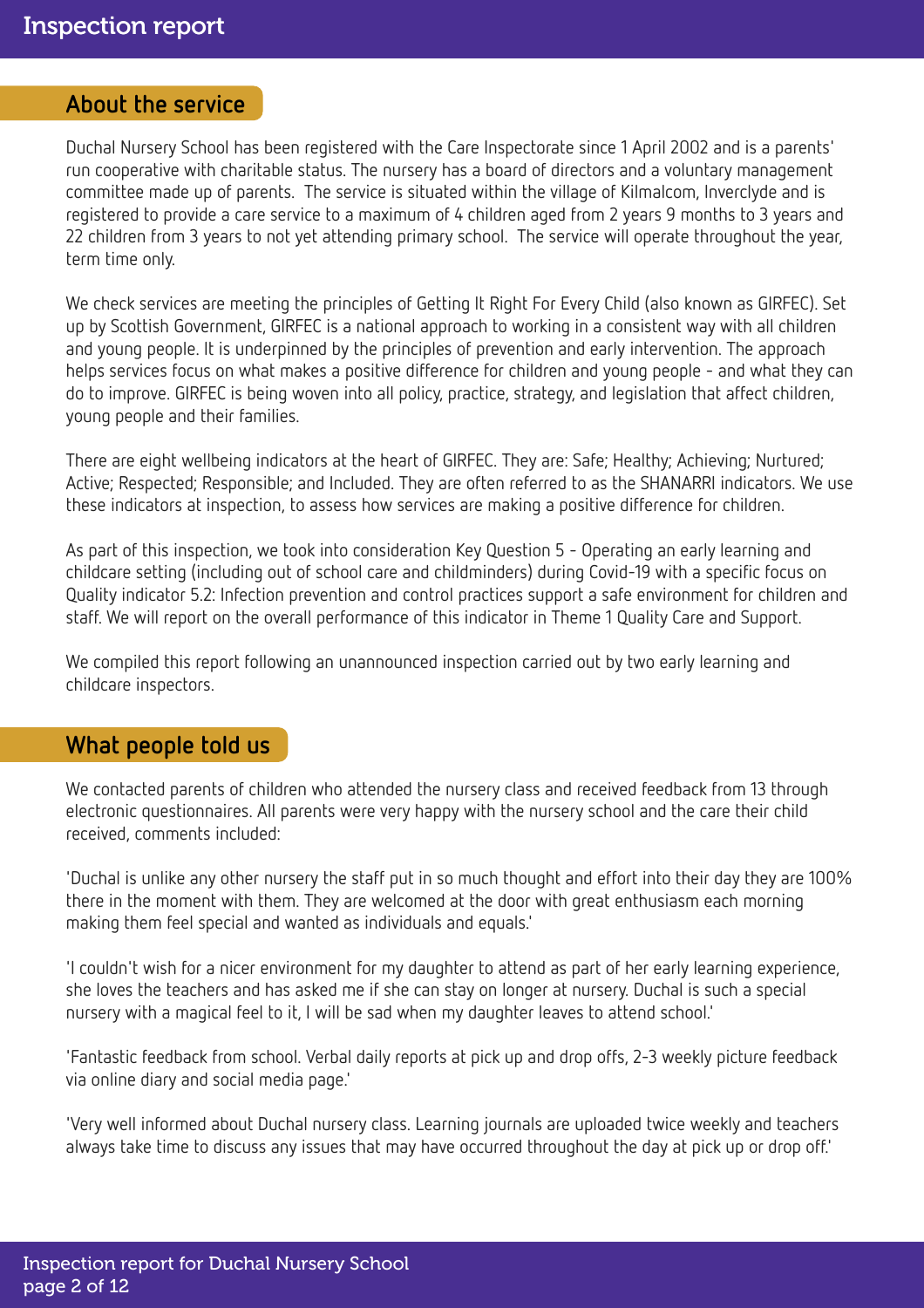'Duchal is a really wholesome, nurturing nursery with an excellent staff to children ratio. The staff form lovely bonds with all the children and really get to know each and every one of them.'

'I feel I am kept well informed about my child's time at nursery. I get daily updates when I collect my child, have occasional calls with the headteacher and we also have access to learning journals where there are regular updates and photos of what my child has been doing at nursery.'

'The head teacher is lovely and very good at listening to my concerns and values and how my son gets on at home so that she can help his nursery life to complement this still upholding our values and parenting and diet and so on.'

'Wonderful nursery! My son loves it and as parents it gives us excellent peace of mind. The teachers are fabulous and caring.'

'Very happy with new upgrades to nursery and new equipment. Staff are fantastic. Very satisfied with everything my child has ever needed support with.'

'It is a wonderful place. My son is very happy and will be sad to move on. The staff go beyond what one would expect to keep my son safe and happy.'

### **Self assessment**

A self assessment was not requested prior to this inspection.

## **From this inspection we graded this service as:**

| Quality of care and support          | $4 - Good$ |
|--------------------------------------|------------|
| <b>Quality of environment</b>        | $4 - Good$ |
| <b>Quality of staffing</b>           | $4 - Good$ |
| Quality of management and leadership | $4 - Good$ |

**Quality of care and support**

#### **Findings from the inspection**

We observed children in a caring learning environment where they were supported to reach their potential. We found children's physical and emotional wellbeing was promoted by a warm, caring, and enthusiastic staff team, who knew the children well. Children were happy and active throughout the inspection accessing areas on offer. We observed a balance of adult directed and freely chosen activities which were supporting children to develop key skills. Children were confident at approaching staff for support, help and reassurance at appropriate times. As a result, children were developing positive attachments with the staff team.

We found there was opportunities for children to develop some independence skills at snack and lunch. Children were involved through discussions with staff being supportive and encouraging when choosing what they wanted to eat and assisting when required. We observed staff also used this as a time to engage with the children, encouraging conversations, positive relationships, and peer support.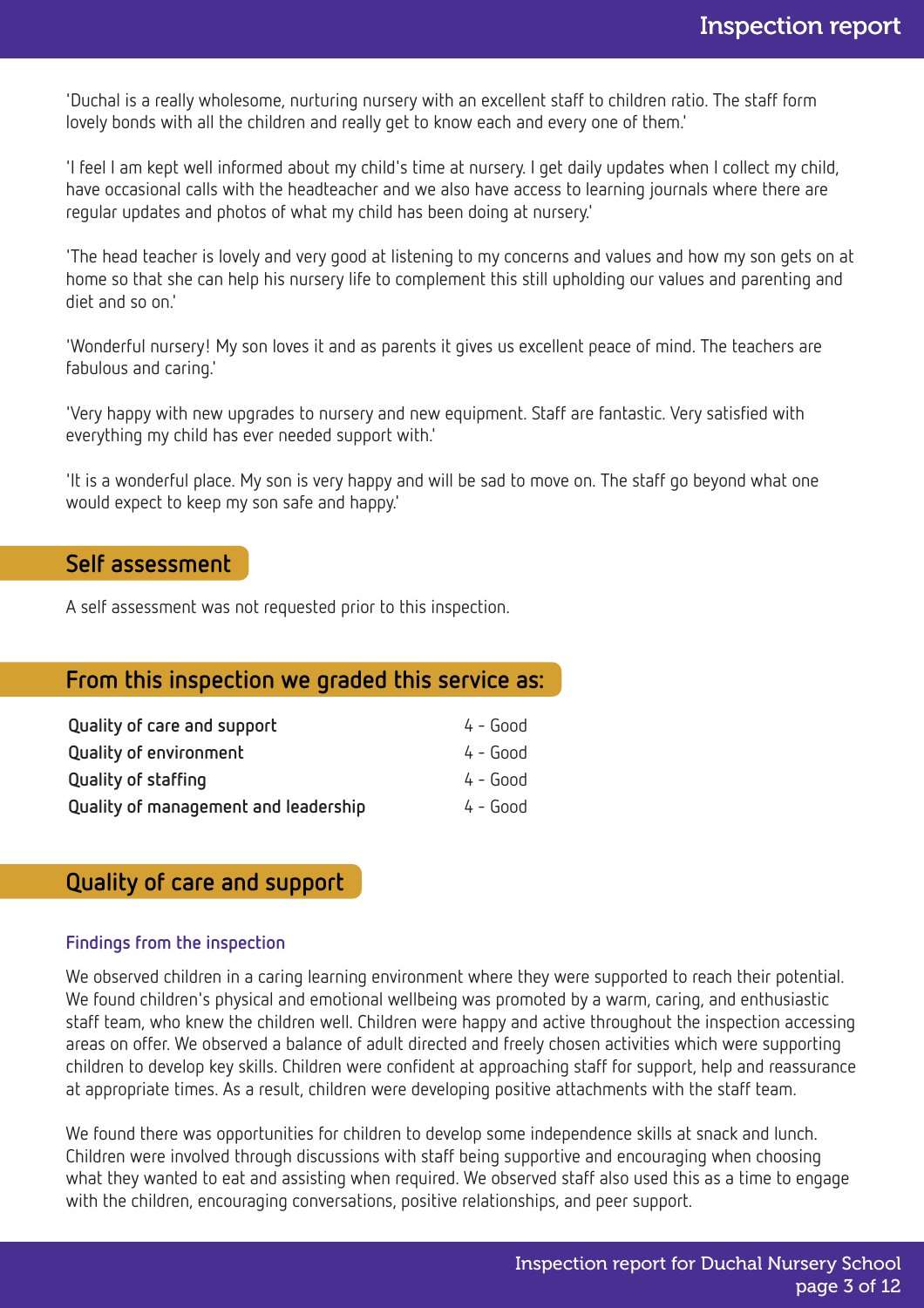We found this supported children in evaluating their likes and dislikes, whilst offering some self-control over their choices. We have asked management and staff to ensure fresh drinking water is made available to children at all times.

There was a strong focus on working with parents and ensuring that they were well-informed and involved in their children's care. The service communicated daily with parents at handover times as well as weekly input to online journals and parents' newsletters which enabled staff to effectively engage with parents. Online learning journals reflected real time learning, development, and some progress of children. Parental engagement through the app enabled parents to keep in touch with staff and support them in their child's early level development.

We sampled children's personal care plans and found that they contained most of the required information. Management and staff should continue to develop these ensuring they reflect 'how' they will be supporting children's health, wellbeing, and safety needs. We discussed the format being used and recommended streamlining the current format to ensure all children's personal care plans included the Getting It Right for Every Child (GIRFEC) SHANARRI wellbeing indicators and detailed information to include each child's current care and support needs, 'all about me', routines and preferences. These should continue to be reviewed with parents and carers every six months or when necessary.

We looked at how the nursery's planning approaches for children's care, learning and development ensured they experienced positive outcomes. Throughout the various play sessions, we observed it was clear that children experienced sensitive and respectful caregiving. We observed staff being responsive to children's changeable interests and demands. Children were spoken and listened to in ways that encouraged them to feel valued and included. We discussed with management further ways of recording the child's voice and interests as well as documenting learning through considering the use of big books or learning walls. This will support staff in documenting and tracking children's learning undertaken.

We audited the medication that was being stored on the premises and discussed with management the storage and recording of medication. Management addressed areas identified immediately. The service should continue to monitor and audit medication including the recording of information following the medication guidance, 'Management of medication in daycare of children and childminding services' this will ensure that children are healthy and well.

We were satisfied the service had appropriate infection control procedures in place to support a safe environment for children and staff. For example, effective social distancing measures were in place for adults when required, such as moving around the environment. We saw staff wearing personal protective equipment to reduce the risk of spreading infection, we have asked staff to update their knowledge in relation to doffing and donning of PPE to support the effective use of face coverings. We found children were supported to understand the need for good hygiene. We observed handwashing taking place by all children regularly throughout the session. A risk assessment was in place, which set out clear measures intended to reduce the risk of transmission of Covid-19. All measures were understood and implemented by staff.

#### **Requirements**

**Number of requirements:** 0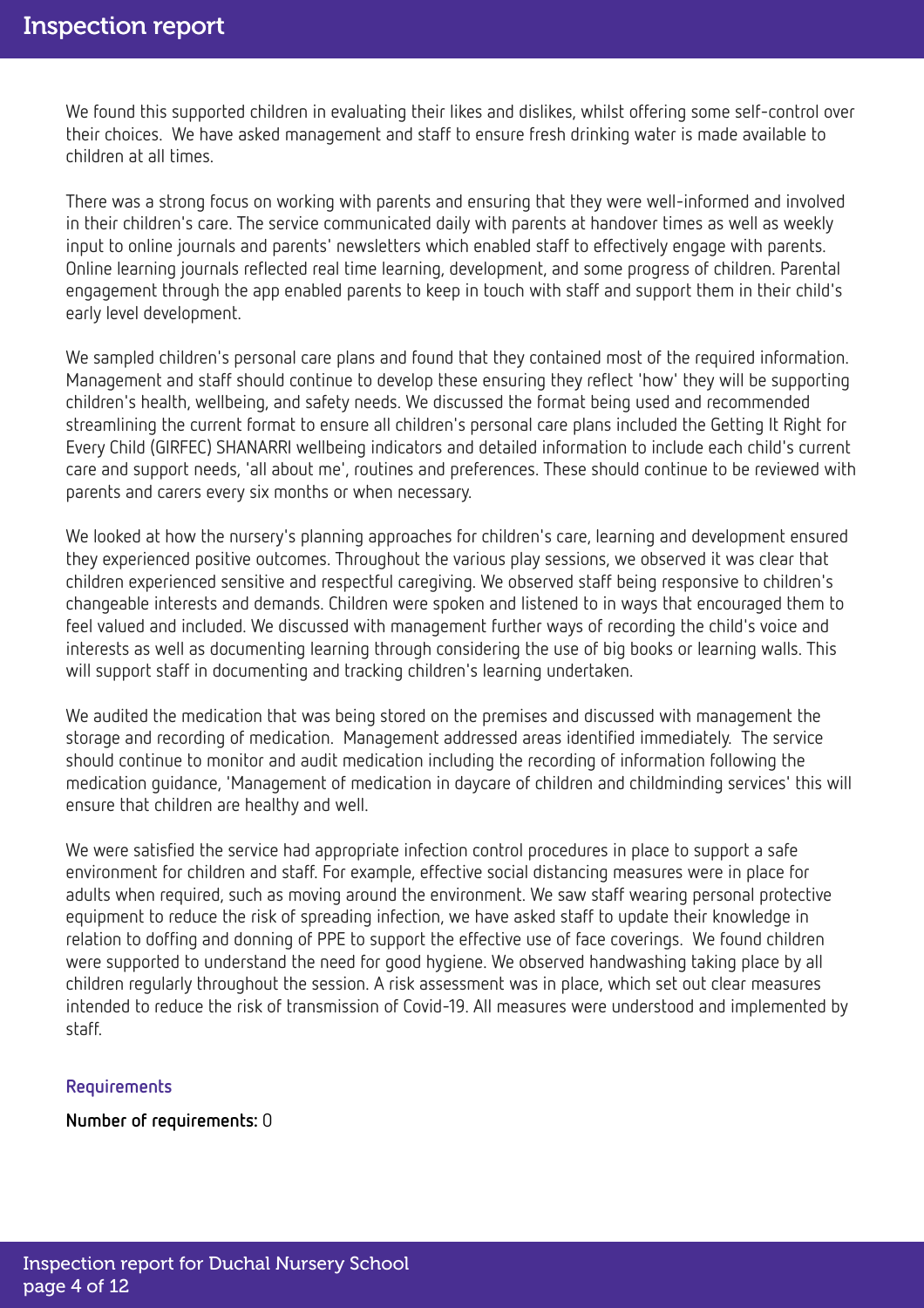**Recommendations**

**Number of recommendations:** 0

**Grade:** 4 - good

## **Quality of environment**

#### **Findings from the inspection**

We looked at the nursery environment and resources within it in terms of how they were managed to support positive outcomes for children.

The premises provided a welcoming environment and evidence of children's learning was displayed throughout. We found the rooms to be clean, bright, and well ventilated ensuring a comfortable environment for children and staff. We observed the children playing confidently, choosing from a range of resources and materials for example, making playdough, accessing interest tables, art and craft materials to encourage imagination.

All children had access to the secure outdoor play areas and were encouraged to play outside daily. We observed children confidently exploring areas outdoors. They especially enjoyed playing with the new mud kitchen that had been delivered during our visit as well as playing on the pirate ship, running, and climbing. We observed children choosing when they wanted to return indoors and staff meeting these requests. We found this was promoting healthy lifestyles and opportunities for children to engage with peers throughout the service developing positive relationships.

To enhance outdoor play we would encourage the manager and staff to implement a more free flow access to outdoors or a system to identify individual children choice of how they access the outdoors. We found loose parts play and heuristic resources both indoors and outside should also continue to be developed further to provide children with increased natural and open-ended materials which helps promote curiosity, inquiry and problem solving.

We observed that the children's toilets leading onto the playroom did not have an external door present and children were playing directly opposite the toilet entrance. We have asked the management team to review this in relation to children's privacy and dignity and in regard to reducing the risk of cross infection. Consideration should be given to adding a door to the toilet access area. We signposted management to best practice guidance 'Space to Grow' and also recommended contacting environmental health for further advice. (Recommendation 1)

We sampled accident and incident records and asked management to audit these to identify common patterns or reoccurring concerns. This should include any actions required in relation to the environment, resources and children to support the health and safety of individuals accessing the setting.

#### **Requirements**

**Number of requirements:** 0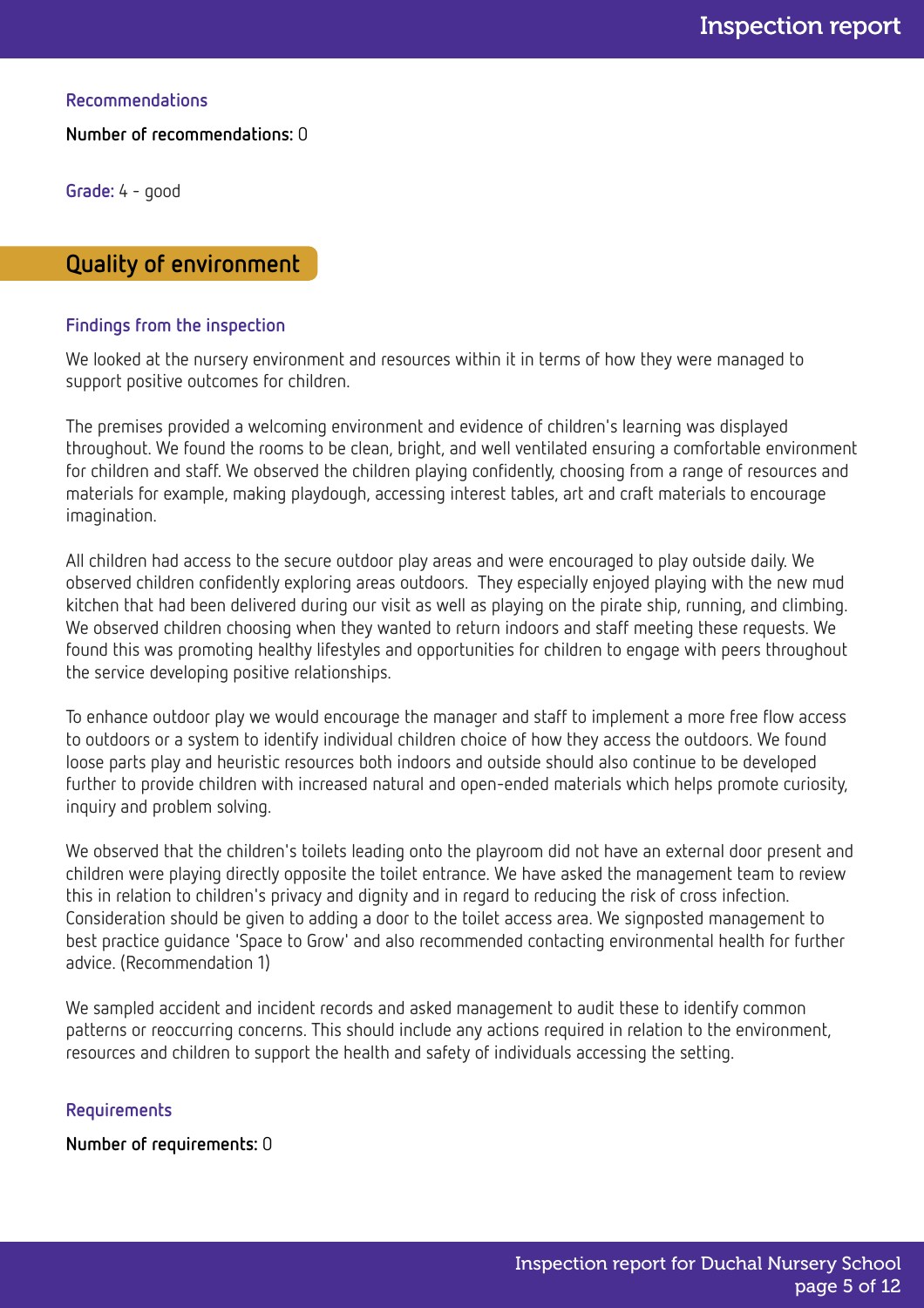#### **Recommendations**

#### **Number of recommendations:** 1

1. The provider and manager should review the access to the children's toilet area to improve the infection, prevention, and control measures and to respect children's privacy and dignity at all times.

This ensures care and support is consistent with the Health and Social Care Standards which state that:

'If I require intimate personal care, this is carried out in a dignified way, with my privacy and personal preferences respected'. (HSCS 1.4)

'The premises have been adapted, equipped and furnished to meet my needs and wishes'. (HSCS 5.16)

'My environment is relaxed, welcoming, peaceful and free from avoidable and intrusive noise and smell'. (HSCS 5.18)

**Grade:** 4 - good

## **Quality of staffing**

#### **Findings from the inspection**

We found that staff worked well together, and they were respectful in their interactions with each other, creating a positive ethos within the service. Good working relationships had been established which meant that the children and families experienced a warm, caring atmosphere.

Staff understood the importance of building trusting relationships with children and parents, through discussions with staff we recognise they knew the children and their families well. We found relationships with parents to be positive and staff valued the connections they had with families. Parents commented positively on the staff team and the care and support their children received. Parents told us 'Each child is treated as an individual and their care tailored to their needs', 'staff know my child well and quickly identified what his interests are and what he didn't like when he started attending the nursery.' We found this was supporting parents to be involved their child's care.

We found systems were in place to carry out annual appraisal meetings with staff. These helped to set targets for staff to meet and to identify their training needs to further assist them in their role within the service. All staff were registered with the Scottish Social Services Council (SSSC) and if required were working towards an appropriate qualification for their registration. We found staff were enthusiastic and keen to develop their skills, some staff had recently attended training on 'realising the ambition' which we found was beginning to impact on the quality of children's experiences. We found that staff were at the early stages of reflecting on their learning and we suggested that staff would benefit from completing post training evaluations to support them to identify any potential impact for children within their care. Any changes or improvements made in response to training attended or self-directed learning should be recorded, tracked and evaluated to assess the impact on children and families.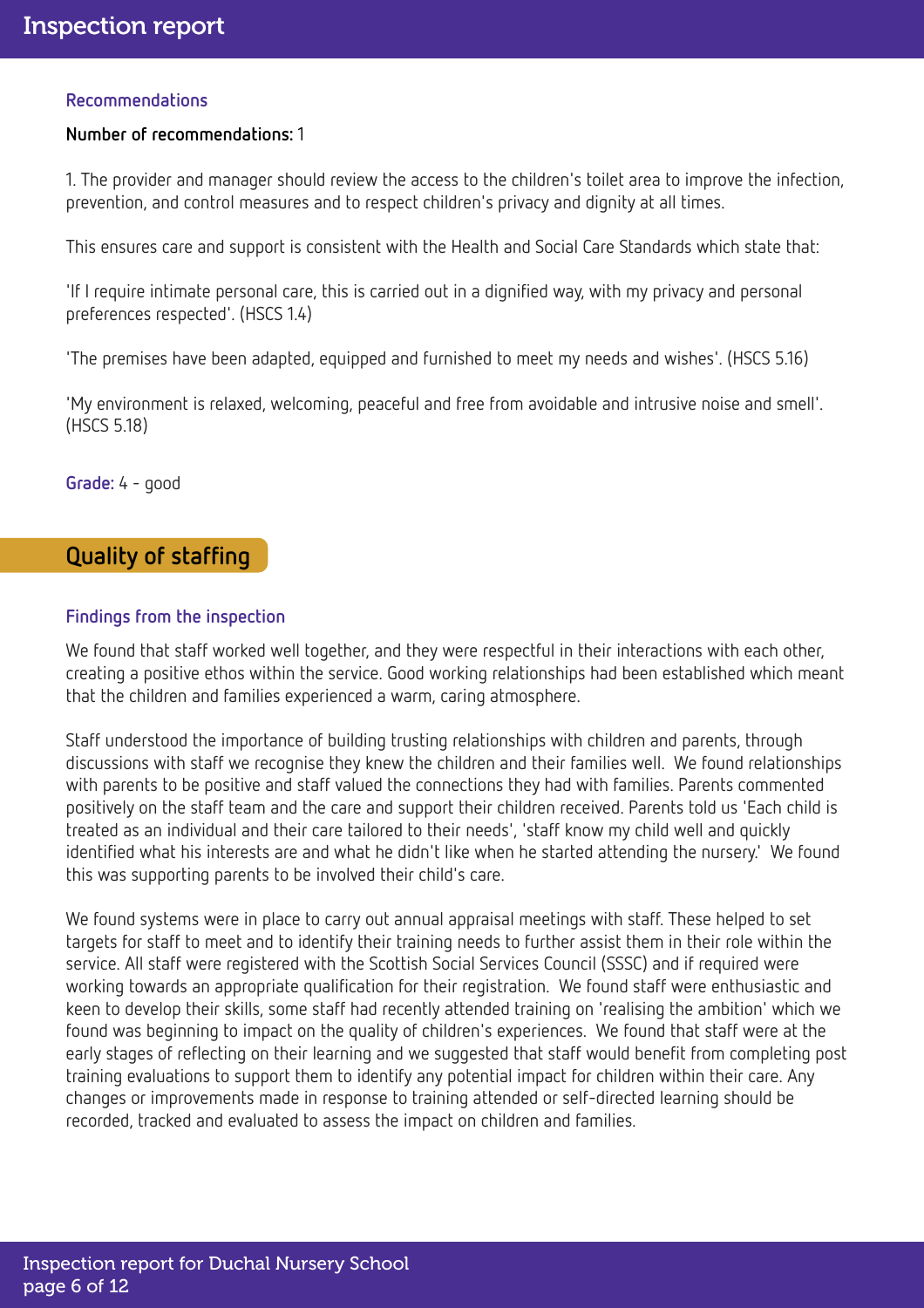Staff demonstrated a good understanding of their responsibilities to protect children from harm. They had yearly inhouse refresher training in child protection and knew what to do should they have any concerns and who to pass the information onto. We discussed with the manager accessing external training in child protection and linking with the local authority as this would increase staff knowledge and confidence in protecting children from harm.

We sampled staff files and the services safer recruitment procedures. We found staff within the service had not completed health declaration forms and due to the storage of information not all documents were available on the day of inspection. We have asked the provider and manager to consider where information is being held and ensure that staff individual files are completed accurately. We signposted best practice guidance ' Safer recruitment through better recruitment' to ensure the service is following the correct process when employing staff.

#### **Requirements**

**Number of requirements:** 0

#### **Recommendations**

**Number of recommendations:** 0

**Grade:** 4 - good

## **Quality of management and leadership**

#### **Findings from the inspection**

The quality of management and leadership has been evaluated as good. Important strengths were identified with some areas for improvement.

Throughout this inspection we found the management team to be responsive to suggestions and committed to improving children's experiences and outcomes. They demonstrated a clear vision of how they would like to improve the service. Staff told us that they felt supported within their role and described themselves as "a close team". We acknowledge there has been a change in the management structure, and recognise the team is continuing to develop the service for the children and families. This resulted in children receiving care in a friendly, relaxed environment.

We found quality assurance processes were in place, which helped support the monitoring and development of the service. We evidenced progress had been made on some priorities identified for example, developing outdoor environment to engage and support learning and improve communication with parents through the implementation of the online learning journals. Management would benefit from streamlining processes currently in place and continue to monitor staff practice. This would support areas of improvement and positive impacts on outcomes for children. It would be helpful for the manager to visit the Care Inspectorate HUB where they will find 'The Model for Improvement' which provides a framework for developing, testing, and implementing changes. This would enable the manager to monitor and record the impact to further support reflective practice and improve outcomes for children.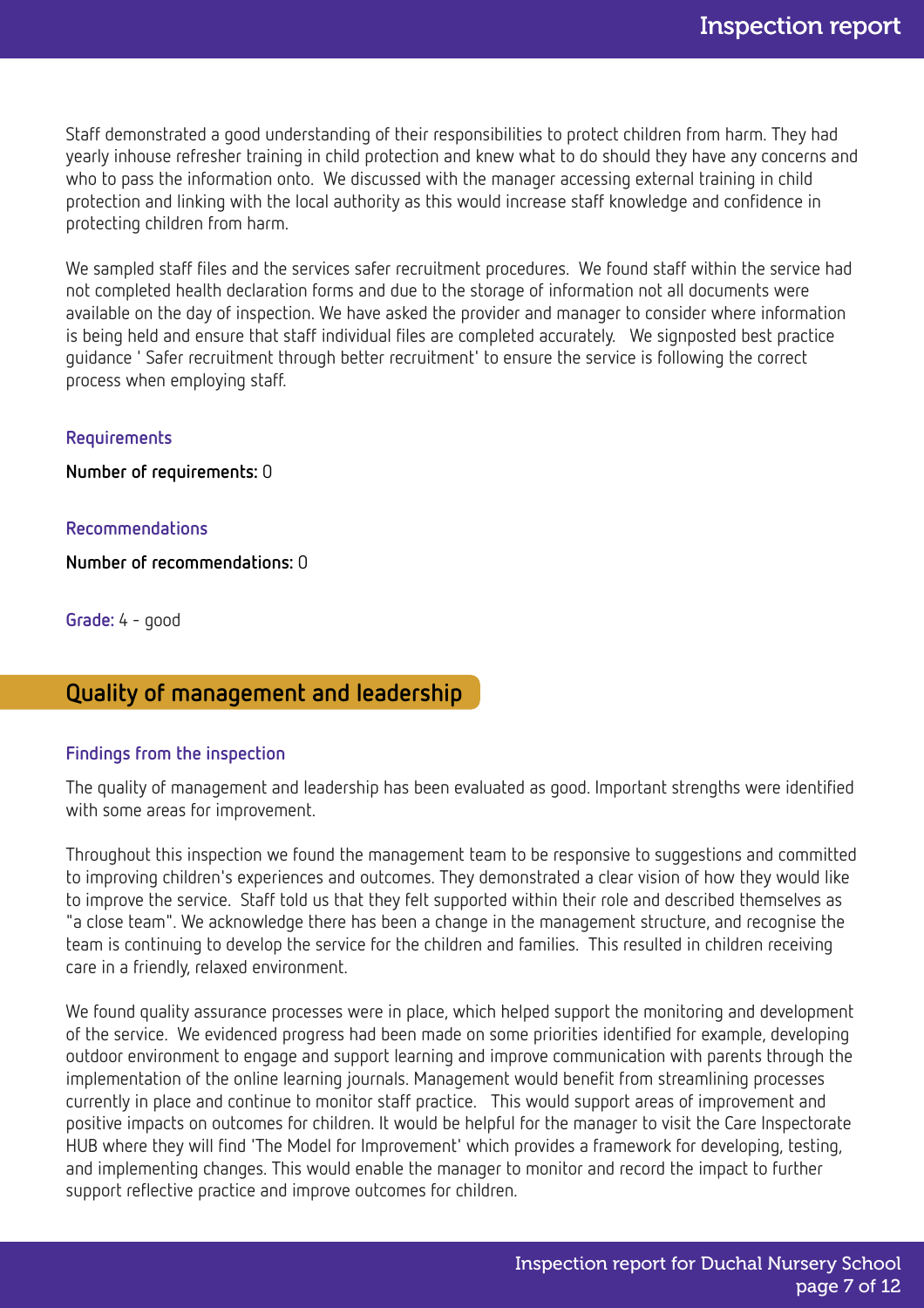The provider along with the manager should look at the time allocated to complete and review managerial responsibilities. The manager should have allocated time throughout the month where she can focus on reviewing, assessing, auditing, and monitoring processes for example, medication, accidents and incidents, staff practice, children's experiences, policies and procedures and personal plans. This will support the service to continue to improve and develop, which in turn will enhance positive outcomes for children, families and staff.

The service had addressed the recommendations made at the previous inspection. From the evidence gathered during this inspection we have confidence that the service has the capacity to improve and are now well-placed to continue their improvement journey. We look forward to seeing their progression at the next inspection.

#### **Requirements**

**Number of requirements:** 0

#### **Recommendations**

**Number of recommendations:** 0

**Grade:** 4 - good

**What the service has done to meet any requirements we made at or since the last inspection**

## **Previous requirements**

There are no outstanding requirements.

**What the service has done to meet any recommendations we made at or since the last inspection**

## **Previous recommendations**

#### **Recommendation 1**

The provider should ensure staff access relevant training and development opportunities. A training calendar should be developed to manage and monitor staff members' individual training.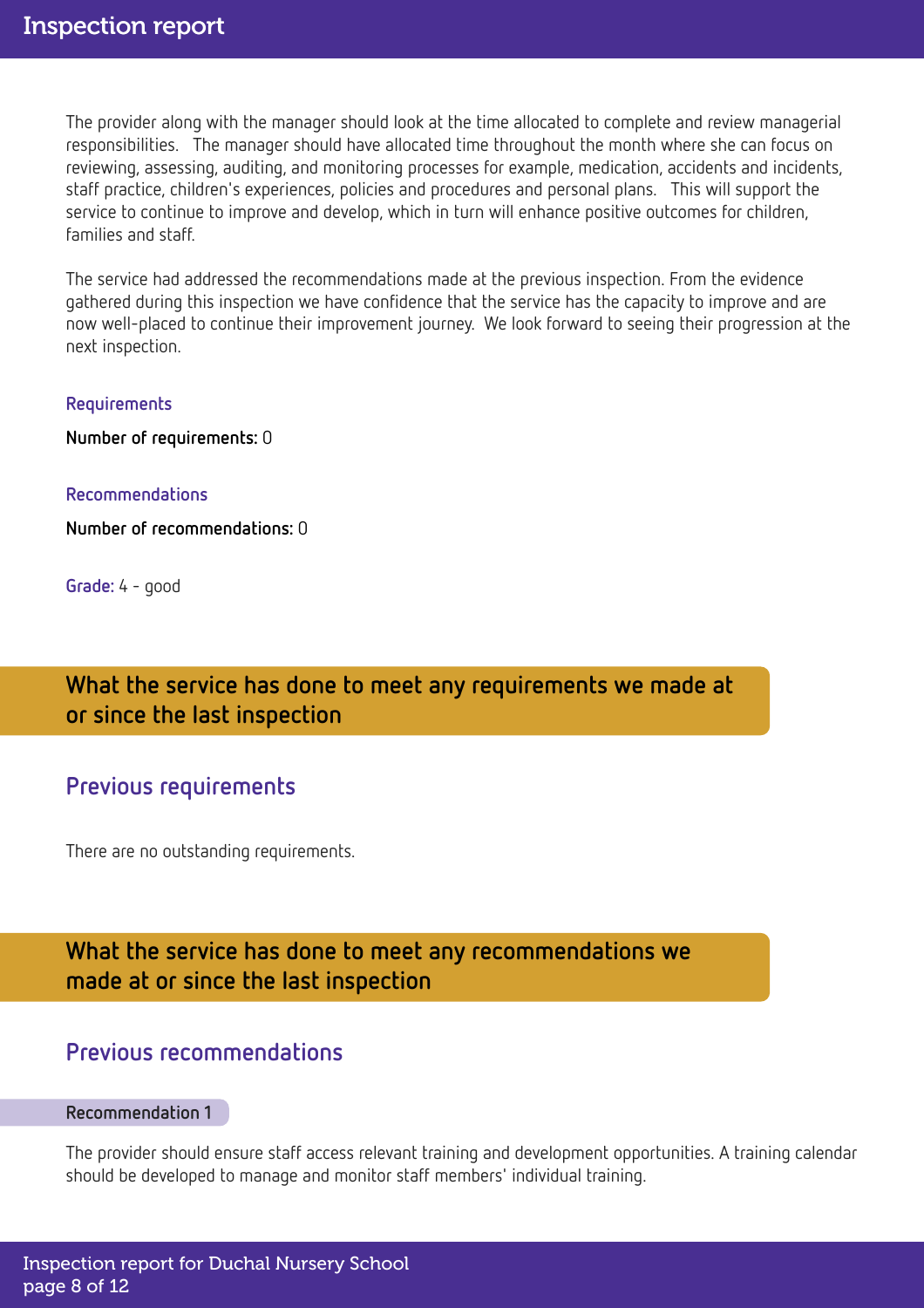This is to ensure care and support is consistent with the Health and Social Care Standards which state: "I have confidence in people because they are trained, competent and skilled, are able to reflect on their practice and follow their professional and organisational codes." (HSCS 3.14)

#### **This recommendation was made on 18 January 2019.**

#### **Action taken on previous recommendation**

We found management have developed a training calendar and staff have been attending a variety of training for example, BA childhood practice, child smile, realising the ambition and my world outdoors, staff were reflective on courses attended and discussed regularly as a team. This recommendation is now met.

#### **Recommendation 2**

Staff receive support, and time to review their own practice and professional development on a formal 1:2:1 basis with their manager.

This is to ensure care and support is consistent with the Health and Social Care Standards which state ' I have confidence in people because they are trained, competent and skilled, are able to reflect on their practice and follow their professional codes. (HSCS 4.14) and "I use a service that is well led and managed" (HSCS 4.23).

#### **This recommendation was made on 18 January 2019.**

#### **Action taken on previous recommendation**

Management had implemented a system to complete regular 1-2-1s with staff which looked at staff performance and areas of improvement as well as training. This recommendation is now met.

#### **Recommendation 3**

In order that children receive high quality care, support and daily experiences, the provider must support the manager and staff to develop a robust quality assurance system which effectively assesses and improves all aspects of the service.

The provider with support and input from the manager, staff, parents and children should develop a robust improvement plan.

This is to ensure care and support is consistent with the Health and Social Care Standards which state: ' I benefit from a culture of continuous improvement, with the organisation having robust and transparent quality assurance processes' (HSCS 4.19) and 'I experience high quality care and support based on relevant evidence, guidance and best practice' (HSCS 4.11)

#### **This recommendation was made on 31 March 2022.**

#### **Action taken on previous recommendation**

We found the manager had implement an improvement plan and quality assurance calendar that looked at learning and care across the service as well as monitoring learning journals, focus on staff meetings and school transition. Management should continue to keep quality assurance under review to support reflective practice and improved outcomes for children. This recommendation is now met.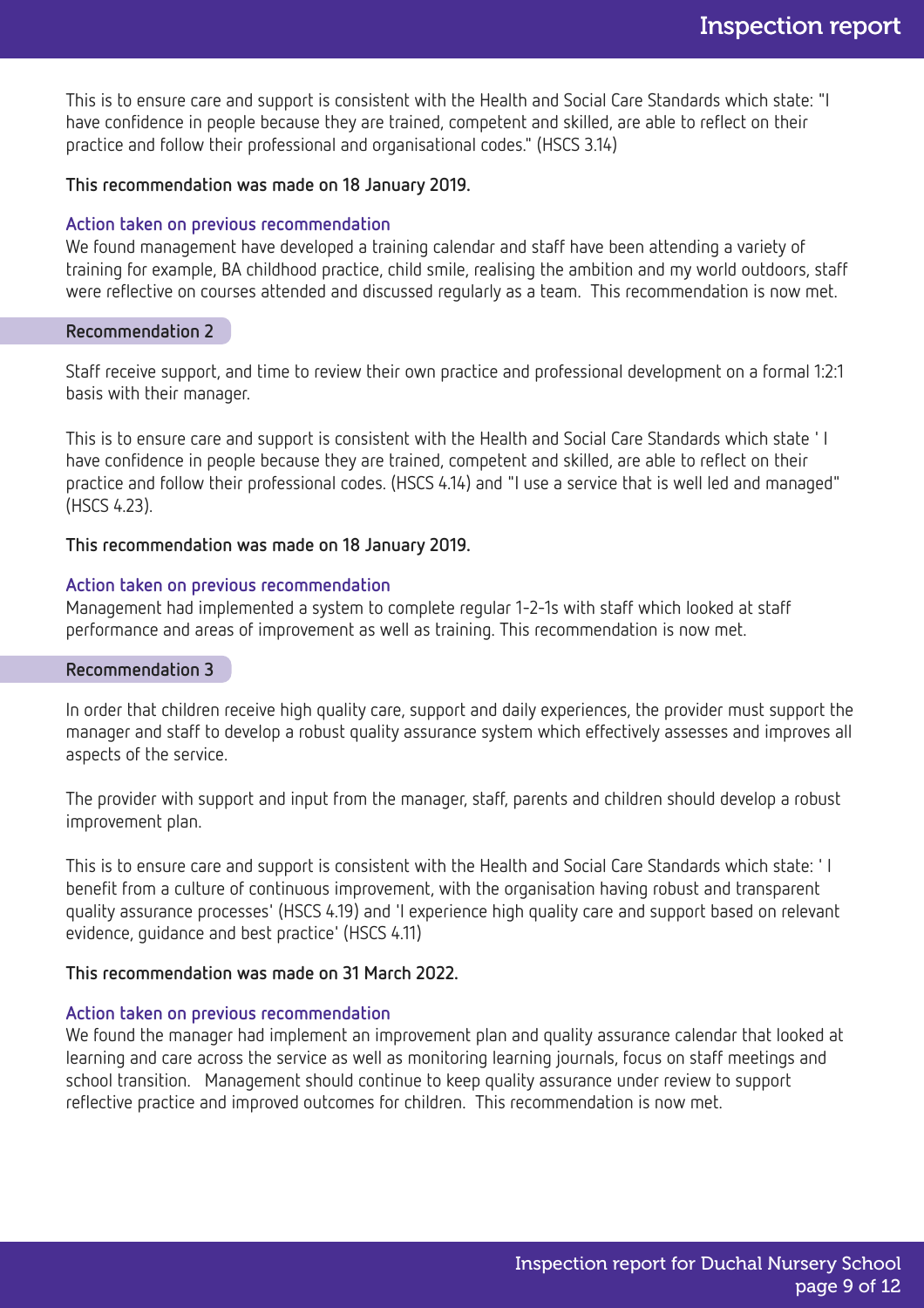# **Complaints**

There have been no complaints upheld since the last inspection. Details of any older upheld complaints are published at www.careinspectorate.com.

# **Enforcement**

No enforcement action has been taken against this care service since the last inspection.

# **Inspection and grading history**

| <b>Date</b> | <b>Type</b> | Gradings                                                                 |                                                                  |
|-------------|-------------|--------------------------------------------------------------------------|------------------------------------------------------------------|
| 18 Jan 2019 | Unannounced | Care and support<br>Environment<br>Staffing<br>Management and leadership | $4 - Good$<br>Not assessed<br>$4 - Good$<br>3 - Adequate         |
| 10 Feb 2017 | Unannounced | Care and support<br>Environment<br>Staffing<br>Management and leadership | 5 - Very good<br>5 - Very good<br>Not assessed<br>Not assessed   |
| 13 Nov 2014 | Unannounced | Care and support<br>Environment<br>Staffing<br>Management and leadership | 5 - Very good<br>5 - Very good<br>5 - Very good<br>5 - Very good |
| 16 Nov 2011 | Unannounced | Care and support<br>Environment<br>Staffing<br>Management and leadership | 5 - Very good<br>Not assessed<br>$4 - Good$<br>Not assessed      |
| 27 Jan 2011 | Unannounced | Care and support<br>Environment<br>Staffing<br>Management and leadership | 5 - Very good<br>Not assessed<br>Not assessed<br>Not assessed    |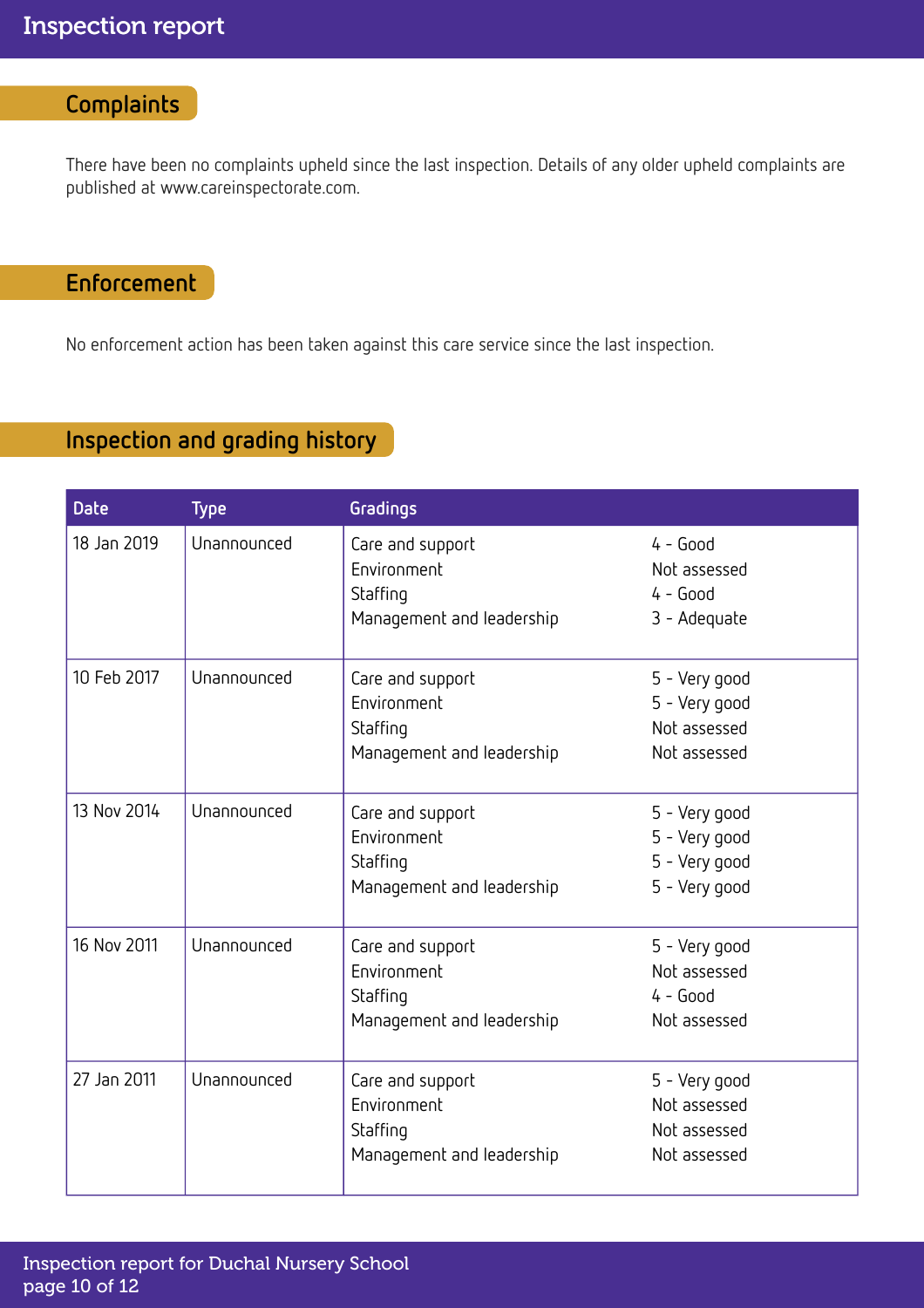# Inspection report

| <b>Date</b> | Type        | <b>Gradings</b>                                                          |                                                                  |
|-------------|-------------|--------------------------------------------------------------------------|------------------------------------------------------------------|
| 27 Jan 2011 | Unannounced | Care and support<br>Environment<br>Staffing<br>Management and leadership | 5 - Very good<br>Not assessed<br>Not assessed<br>Not assessed    |
| 4 Feb 2009  | Unannounced | Care and support<br>Environment<br>Staffing<br>Management and leadership | 5 - Very good<br>6 - Excellent<br>5 - Very good<br>5 - Very good |